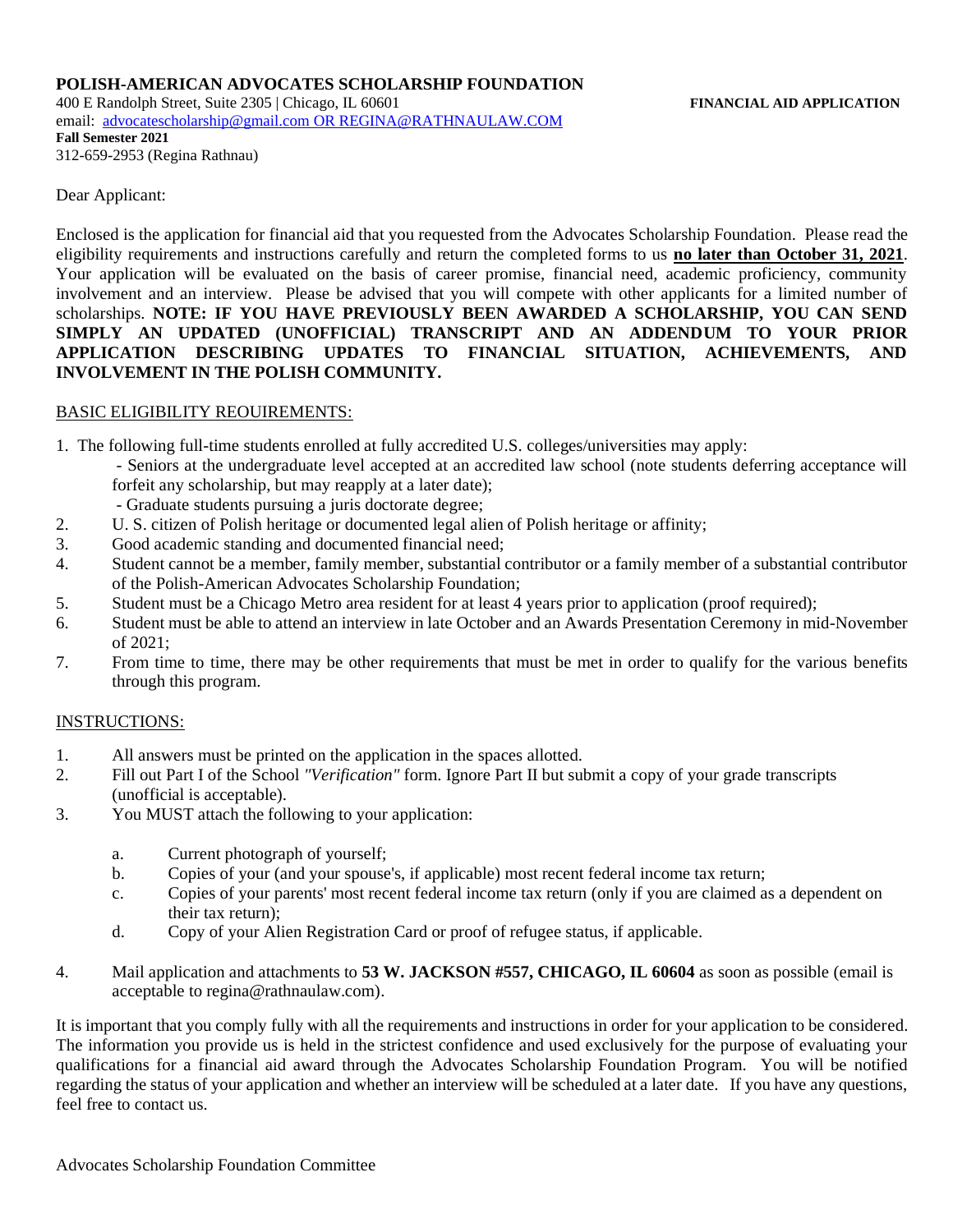400 E Randolph Street, Suite 2305 | Chicago, IL 60601 **FINANCIAL AID APPLICATION**

EMAIL: [advocatescholarship@gmail.com](mailto:advocatescholarship@gmail.com) OR [REGINA@RATHNAULAW.COM](mailto:REGINA@RATHNAULAW.COM)

| APPLICANT'S INFORMATION: |
|--------------------------|
|--------------------------|

| Street                                                                        |             | City     |     | <b>EXAMPLE 2018</b> How long?<br>Zip |                         |
|-------------------------------------------------------------------------------|-------------|----------|-----|--------------------------------------|-------------------------|
|                                                                               |             |          |     |                                      |                         |
|                                                                               |             |          |     |                                      | $\frac{1}{2}$ How Long? |
| Street                                                                        |             | City     |     | Zip                                  |                         |
|                                                                               |             |          |     |                                      |                         |
|                                                                               |             |          |     |                                      |                         |
| MARITAL STATUS: Single: _____ Divorced: _____ Married: ____ Children: ____    |             |          |     |                                      |                         |
| <b>EDUCATION COMPLETED:</b>                                                   | <b>Name</b> | Location | GPA | Diploma/Degree                       | <b>Dates</b>            |
|                                                                               |             |          |     |                                      |                         |
|                                                                               |             |          |     |                                      |                         |
|                                                                               |             |          |     |                                      |                         |
| LAW SCHOOLTHAT YOU PLAN TO ATTEND IN 2020:                                    |             |          |     |                                      |                         |
|                                                                               |             |          |     |                                      |                         |
|                                                                               |             |          |     | Expected                             |                         |
| <b>CURRENT OR PAST MEMBERSHIP IN ORGANIZATIONS AND OFFICES HELD (if any):</b> |             |          |     |                                      |                         |
|                                                                               |             |          |     |                                      |                         |
|                                                                               |             |          |     |                                      |                         |
|                                                                               |             |          |     |                                      |                         |
| AWARDS, SPECIAL ACHIEVEMENTS, OR PUBLICATIONS:                                |             |          |     |                                      |                         |
|                                                                               |             |          |     |                                      |                         |
|                                                                               |             |          |     |                                      |                         |

\_\_\_\_\_\_\_\_\_\_\_\_\_\_\_\_\_\_\_\_\_\_\_\_\_\_\_\_\_\_\_\_\_\_\_\_\_\_\_\_\_\_\_\_\_\_\_\_\_\_\_\_\_\_\_\_\_\_\_\_\_\_\_\_\_\_\_\_\_\_\_\_\_\_\_\_\_\_\_\_\_\_\_\_\_\_\_\_\_\_\_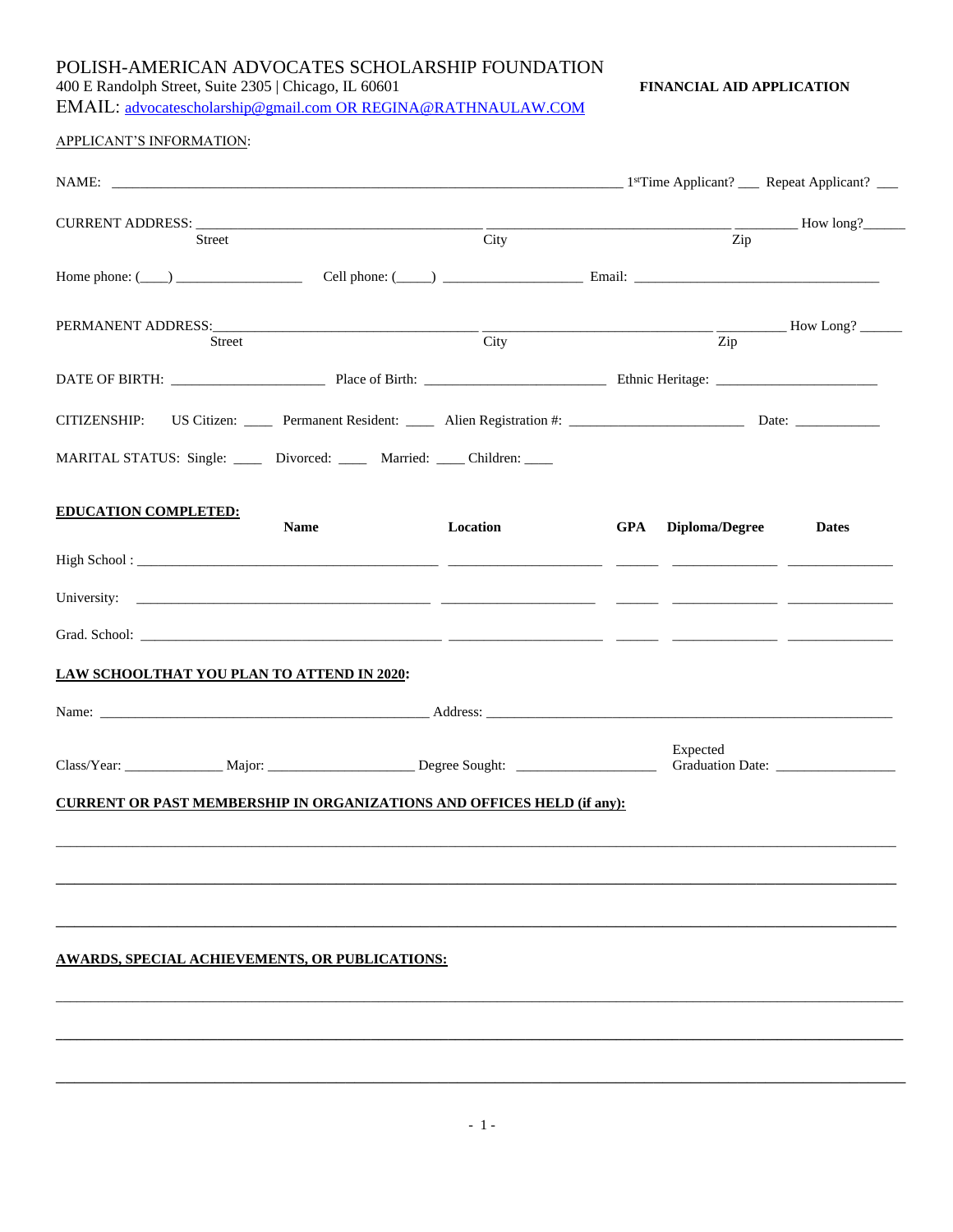#### **EMPLOYMENT:**

| PARENTS' INFORMATION:                                                                                 |                           |                  |
|-------------------------------------------------------------------------------------------------------|---------------------------|------------------|
| This section must be completed regardless of whether student claims independent status or not.        |                           |                  |
|                                                                                                       |                           |                  |
|                                                                                                       |                           |                  |
|                                                                                                       |                           |                  |
|                                                                                                       |                           |                  |
|                                                                                                       |                           |                  |
|                                                                                                       |                           |                  |
|                                                                                                       |                           |                  |
|                                                                                                       |                           |                  |
|                                                                                                       |                           |                  |
|                                                                                                       |                           |                  |
|                                                                                                       |                           |                  |
| Number of children at home: Excluding Applicant, how many college students are in parents' household? |                           |                  |
| Do parents claim Applicant as a dependent?                                                            |                           |                  |
|                                                                                                       |                           |                  |
| Do parents Own ______; Rent _____;                                                                    | Monthly housing costs: \$ |                  |
|                                                                                                       | Purchase price: \$        | Amount owing: \$ |
| Do parents own income property?                                                                       | $Yes$ No $N$              |                  |
|                                                                                                       |                           |                  |
|                                                                                                       |                           |                  |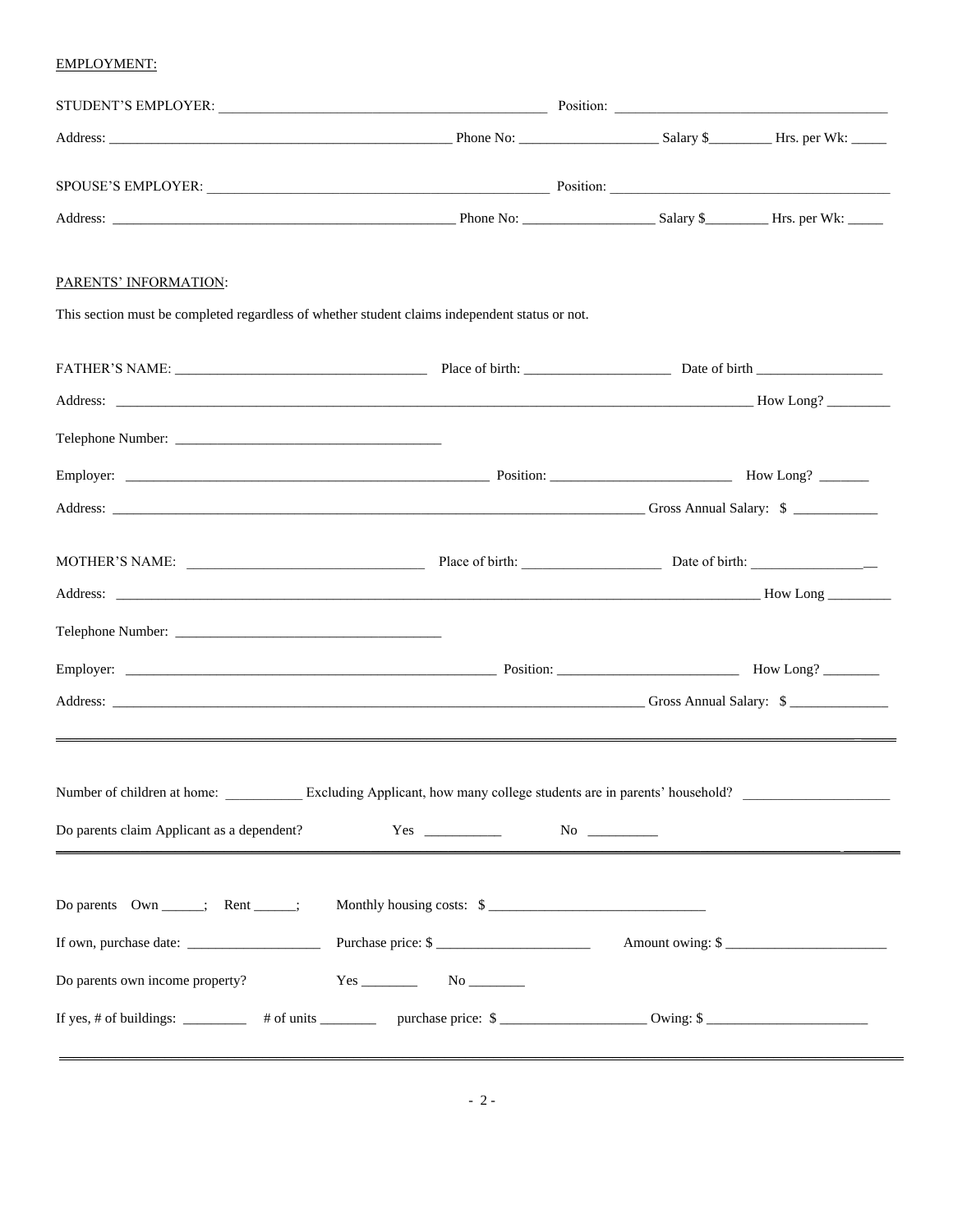#### TOTAL FINANCIAL ASSISTANCE RECEIVED IN THE PAST:

|                                                      |                      | <b>Through School</b> | Other Sources                                                                                                                                                                                                                                                                                                                                                                                                                                                                                                                                                                                                                        | <b>TOTAL RECEIVED</b>                                                                                                                        |
|------------------------------------------------------|----------------------|-----------------------|--------------------------------------------------------------------------------------------------------------------------------------------------------------------------------------------------------------------------------------------------------------------------------------------------------------------------------------------------------------------------------------------------------------------------------------------------------------------------------------------------------------------------------------------------------------------------------------------------------------------------------------|----------------------------------------------------------------------------------------------------------------------------------------------|
|                                                      | <b>SCHOLARSHIPS:</b> |                       |                                                                                                                                                                                                                                                                                                                                                                                                                                                                                                                                                                                                                                      |                                                                                                                                              |
| LOANS:                                               |                      |                       |                                                                                                                                                                                                                                                                                                                                                                                                                                                                                                                                                                                                                                      |                                                                                                                                              |
| <b>ESTIMATED FINANCIAL NEED WORKSHEET:</b>           |                      |                       |                                                                                                                                                                                                                                                                                                                                                                                                                                                                                                                                                                                                                                      |                                                                                                                                              |
|                                                      |                      |                       |                                                                                                                                                                                                                                                                                                                                                                                                                                                                                                                                                                                                                                      | APPLICANT: Complete this form using estimated figures based upon the upcoming school year for which you are requesting financial assistance. |
| <b>BUDGET</b> (recommended by school):               |                      |                       | Academic Year 2021-2022:                                                                                                                                                                                                                                                                                                                                                                                                                                                                                                                                                                                                             |                                                                                                                                              |
| 1. Student's Annual Tuition, Fees, Books, Labs, etc. |                      |                       | $\frac{\text{S}}{\text{S}}$                                                                                                                                                                                                                                                                                                                                                                                                                                                                                                                                                                                                          |                                                                                                                                              |
| 2. Spouse's Annual Tuition, Fees, Books, Labs, etc.  |                      |                       |                                                                                                                                                                                                                                                                                                                                                                                                                                                                                                                                                                                                                                      |                                                                                                                                              |
| 3. Annual Housing, Clothing, Meals & Transportation  |                      |                       | $\begin{array}{c c c c c c} \hline \textbf{S} & \textbf{S} & \textbf{S} & \textbf{S} & \textbf{S} & \textbf{S} & \textbf{S} & \textbf{S} & \textbf{S} & \textbf{S} & \textbf{S} & \textbf{S} & \textbf{S} & \textbf{S} & \textbf{S} & \textbf{S} & \textbf{S} & \textbf{S} & \textbf{S} & \textbf{S} & \textbf{S} & \textbf{S} & \textbf{S} & \textbf{S} & \textbf{S} & \textbf{S} & \textbf{S} & \textbf{S} & \textbf{$                                                                                                                                                                                                             |                                                                                                                                              |
| 4. Federal, State, Local Taxes                       |                      | \$                    |                                                                                                                                                                                                                                                                                                                                                                                                                                                                                                                                                                                                                                      |                                                                                                                                              |
|                                                      |                      | \$                    |                                                                                                                                                                                                                                                                                                                                                                                                                                                                                                                                                                                                                                      |                                                                                                                                              |
|                                                      | TOTAL:               | \$                    |                                                                                                                                                                                                                                                                                                                                                                                                                                                                                                                                                                                                                                      |                                                                                                                                              |
| <b>ANTICIPATED RESOURCES:</b>                        |                      |                       | Academic Year 2021-2022:                                                                                                                                                                                                                                                                                                                                                                                                                                                                                                                                                                                                             |                                                                                                                                              |
| 1. Student's and Spouse's Contribution               |                      |                       | $\begin{picture}(20,10) \put(0,0){\vector(1,0){100}} \put(15,0){\vector(1,0){100}} \put(15,0){\vector(1,0){100}} \put(15,0){\vector(1,0){100}} \put(15,0){\vector(1,0){100}} \put(15,0){\vector(1,0){100}} \put(15,0){\vector(1,0){100}} \put(15,0){\vector(1,0){100}} \put(15,0){\vector(1,0){100}} \put(15,0){\vector(1,0){100}} \put(15,0){\vector(1,0){100}} \$                                                                                                                                                                                                                                                                  |                                                                                                                                              |
| 2. Family's Contribution                             |                      |                       | $\frac{1}{2}$                                                                                                                                                                                                                                                                                                                                                                                                                                                                                                                                                                                                                        |                                                                                                                                              |
| 3. Scholarships: Source                              |                      | \$                    | <u> 1980 - Johann Barbara, martxa a</u>                                                                                                                                                                                                                                                                                                                                                                                                                                                                                                                                                                                              |                                                                                                                                              |
| Source                                               |                      | \$                    |                                                                                                                                                                                                                                                                                                                                                                                                                                                                                                                                                                                                                                      |                                                                                                                                              |
|                                                      | Source               | S.                    |                                                                                                                                                                                                                                                                                                                                                                                                                                                                                                                                                                                                                                      |                                                                                                                                              |
| 4. Loans:                                            | Source               |                       |                                                                                                                                                                                                                                                                                                                                                                                                                                                                                                                                                                                                                                      |                                                                                                                                              |
|                                                      | Source               |                       |                                                                                                                                                                                                                                                                                                                                                                                                                                                                                                                                                                                                                                      |                                                                                                                                              |
|                                                      | Source               |                       | $\begin{tabular}{c} $ \underline{\hspace{1cm}} \underline{\hspace{1cm}} \underline{\hspace{1cm}} \underline{\hspace{1cm}} \underline{\hspace{1cm}} \underline{\hspace{1cm}} \underline{\hspace{1cm}} \underline{\hspace{1cm}} \underline{\hspace{1cm}} \underline{\hspace{1cm}} \underline{\hspace{1cm}} \underline{\hspace{1cm}} \underline{\hspace{1cm}} \underline{\hspace{1cm}} \underline{\hspace{1cm}} \underline{\hspace{1cm}} \underline{\hspace{1cm}} \underline{\hspace{1cm}} \underline{\hspace{1cm}} \underline{\hspace{1cm}} \underline{\hspace{1cm}} \underline{\hspace{1cm}} \underline{\hspace{1cm}} \underline{\hs$ |                                                                                                                                              |
|                                                      |                      |                       |                                                                                                                                                                                                                                                                                                                                                                                                                                                                                                                                                                                                                                      |                                                                                                                                              |
|                                                      | TOTAL:               |                       | $\sim$                                                                                                                                                                                                                                                                                                                                                                                                                                                                                                                                                                                                                               |                                                                                                                                              |
| ESTIMATED AMOUNT YOU NEED:                           |                      |                       |                                                                                                                                                                                                                                                                                                                                                                                                                                                                                                                                                                                                                                      |                                                                                                                                              |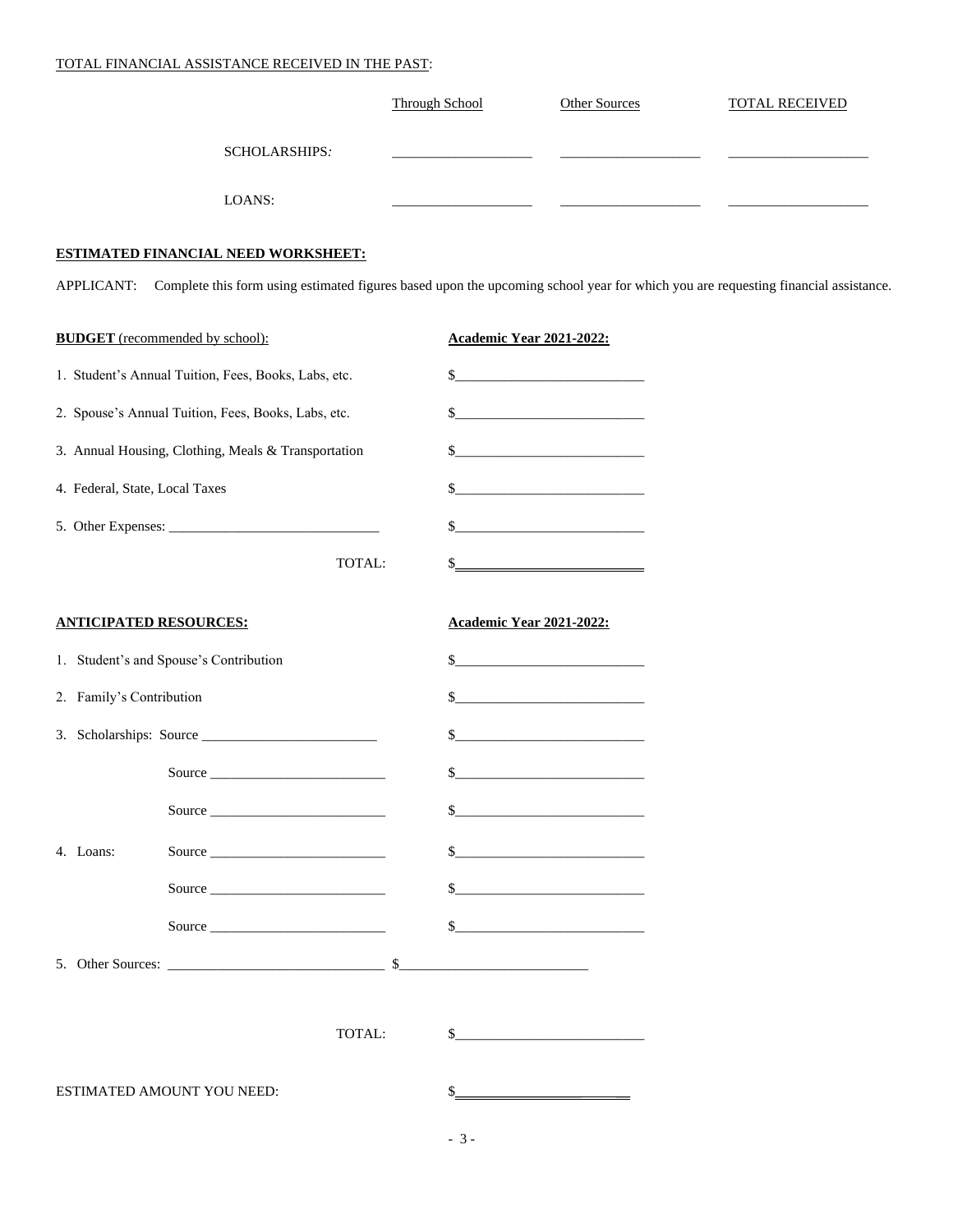Are there any unusual personal, financial or family circumstances that you feel we should take into consideration in our evaluation of your application?

 $\Box$  . The contribution of the contribution of the contribution of the contribution of the contribution of the contribution of the contribution of the contribution of the contribution of the contribution of the contributi

 $\Box$  . The contribution of the contribution of the contribution of the contribution of the contribution of the contribution of the contribution of the contribution of the contribution of the contribution of the contributi

 $\Box$  . The contribution of the contribution of the contribution of the contribution of the contribution of the contribution of the contribution of the contribution of the contribution of the contribution of the contributi

 $\Box$  . The contribution of the contribution of the contribution of the contribution of the contribution of the contribution of the contribution of the contribution of the contribution of the contribution of the contributi

\*\*\*\*\*\*\*\*\*\*\*\*\*\*\*\*\*\*\*\*\*\*\*\*\*\*\*\*\*\*\*\*\*\*\*\*\*\*\*\*\*\*\*\*\*\*\*\*\*\*\*\*\*\*\*\*\*\*\*\*\*\*\*\*\*\*\*\*\*\*\*\*\*\*\*\*\*\*\*\*\*\*\*\*\*\*\*\*\*\*\*\*\*\*\*\*\*\*\*\*\*\*\*\*\*\*\*\*\*\*\*\*\*\*\*\*\*\*\*\*

How did you learn about the Advocates Scholarship program? \_\_\_\_\_\_\_\_\_\_\_\_\_\_\_\_\_\_\_\_\_\_

LEGAL RESIDENCY STATEMENT: I understand that student financial aid funds administered by the Polish-American Advocates Scholarship Foundation, Inc. are limited to students who have resided in the Chicago Metropolitan Area. I consider the Chicago Metropolitan area to be my permanent home, and have resided in this area.

PHOTOGRAPHS AND VIDEOS: Should I be selected as a recipient of the Advocates Scholarship Foundation award, I grant the Polish-American Advocates Scholarship Foundation permission to take photographs and/or videos of me or my representative at the awards presentation ceremony and use this material as Polish-American Advocates Scholarship Foundation deems fit for publicity and/or community public relations purposes to advance the cause(s) of the Advocates Scholarship Foundation Program.

CERTIFICATION: I affirm that the information presented in this application is true, correct and complete, to the best of my knowledge. I understand that this is only an application for a scholarship and that the awards are recommended by the Advocates Scholarship Foundation Committee of the Polish-American Advocates Scholarship Foundation and approved by the members of the Polish-American Advocates Scholarship Foundation. No guarantee or assurance of receiving an award can be made by the staff or any member of the Polish-American Advocates Scholarship Foundation.

| Student's Signature             | Date                                                                   |
|---------------------------------|------------------------------------------------------------------------|
|                                 |                                                                        |
|                                 |                                                                        |
|                                 |                                                                        |
|                                 |                                                                        |
| <b>CHECKLIST:</b>               |                                                                        |
| Application                     | Copies of latest income tax return for self and spouse (if applicable) |
| Career decision statement       | Copies of latest income tax return for parents (if applicable)         |
| Photograph                      | Copy of alien registration card (if applicable)                        |
| <b>School Verification Form</b> |                                                                        |

\_\_\_\_\_\_\_\_\_\_\_\_\_\_\_\_\_\_\_\_\_\_\_\_\_\_\_\_\_\_\_\_\_\_\_\_\_\_\_\_\_\_\_\_\_\_\_\_\_\_\_\_\_\_\_\_\_\_\_\_\_\_\_ \_\_\_\_\_\_\_\_\_\_\_\_\_\_\_\_\_\_\_\_\_\_\_\_\_\_\_\_\_\_\_

# **THIS APPLICATION TOGETHER WITH ALL REQUESTED ATTACHMENTS MUST ARRIVE IN OUR OFFICE NO LATER THAN October 31, 2021.**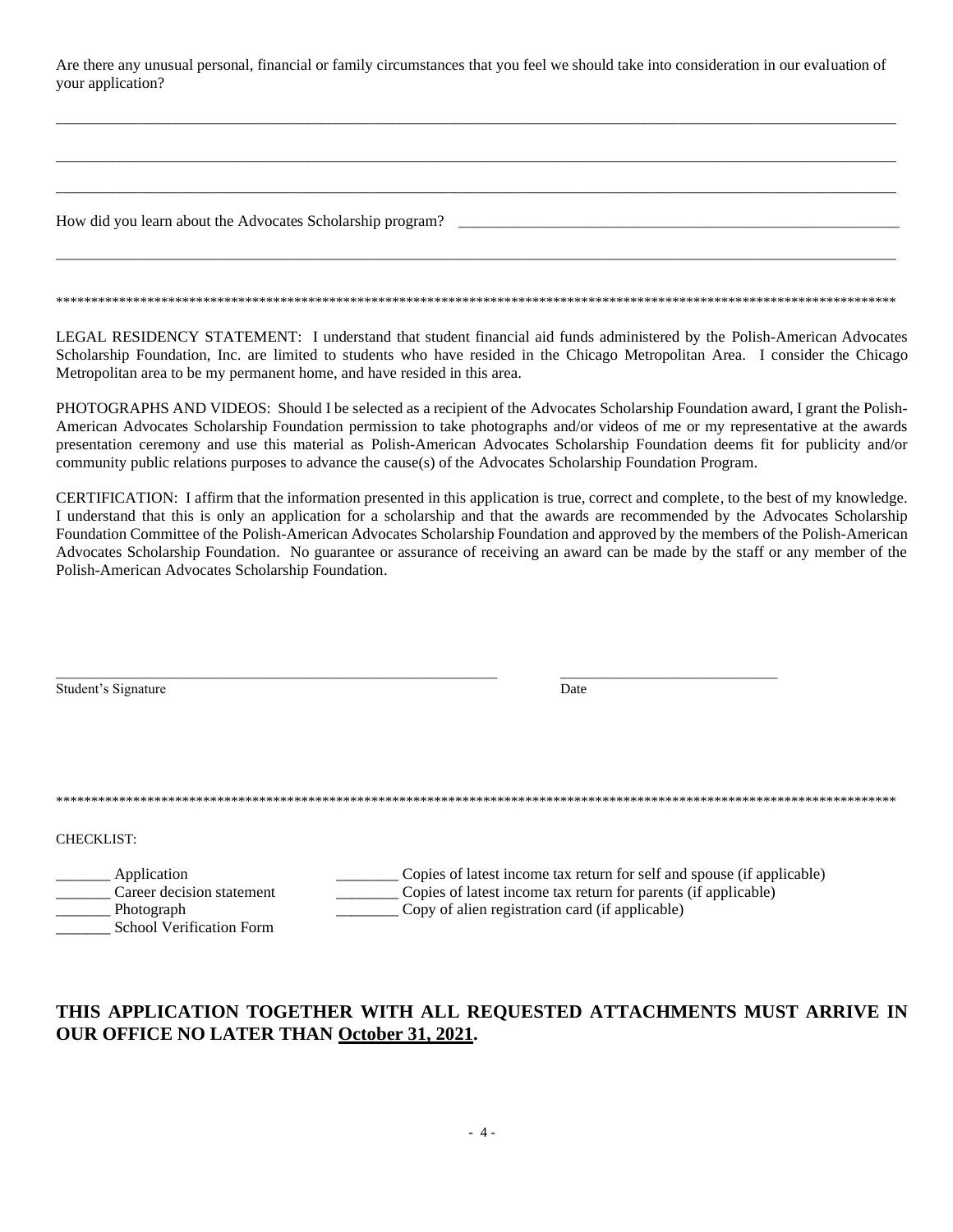400 E Randolph Street, Suite 2305 | Chicago, IL 60601 **FINANCIAL AID APPLICATION** EMAIL: [advocatescholarship@gmail.com](mailto:advocatescholarship@gmail.com) OR [REGINA@RATHNAULAW.COM](mailto:REGINA@RATHNAULAW.COM)

## **CAREER DECISION STATEMENT**

Please fill out the following questionnaire on your career decision. Your response should be limited to one page.

YOUR CHOSEN CAREER:

HOW DID YOU ARRIVE AT YOUR CAREER CHOICE? TO WHAT EXTENT DID FAMILY, SCHOOL AND COMMUNITY INFLUENCE YOU IN THE FORMULATION OF YOUR CAREER DECISION?

WHAT PRIOR EMPLOYMENT, VOLUNTEER WORK, SCHOOL OR COMMUNITY ACTIVITIES HAVE YOU PARTICIPATED IN THAT ARE RELATED TO YOUR CHOSEN CAREER?

#### ONCE YOU COMPLETE YOUR EDUCATION, WHAT ARE YOUR LONG-RANGE GOALS? HOW WILL YOU USE YOUR TRAINING TO CONTRIBUTE TO THE POLISH AMERICAN COMMUNITY IN THE FUTURE?

\_\_\_\_\_\_\_\_\_\_\_\_\_\_\_\_\_\_\_\_\_\_\_\_\_\_\_\_\_\_\_\_\_\_\_\_\_\_\_\_\_\_\_\_\_\_\_\_\_\_\_\_\_\_\_\_ \_\_\_\_\_\_\_\_\_\_\_\_\_\_\_\_\_\_\_\_\_\_\_\_\_\_\_\_\_\_\_\_\_\_\_\_\_\_\_\_\_\_\_